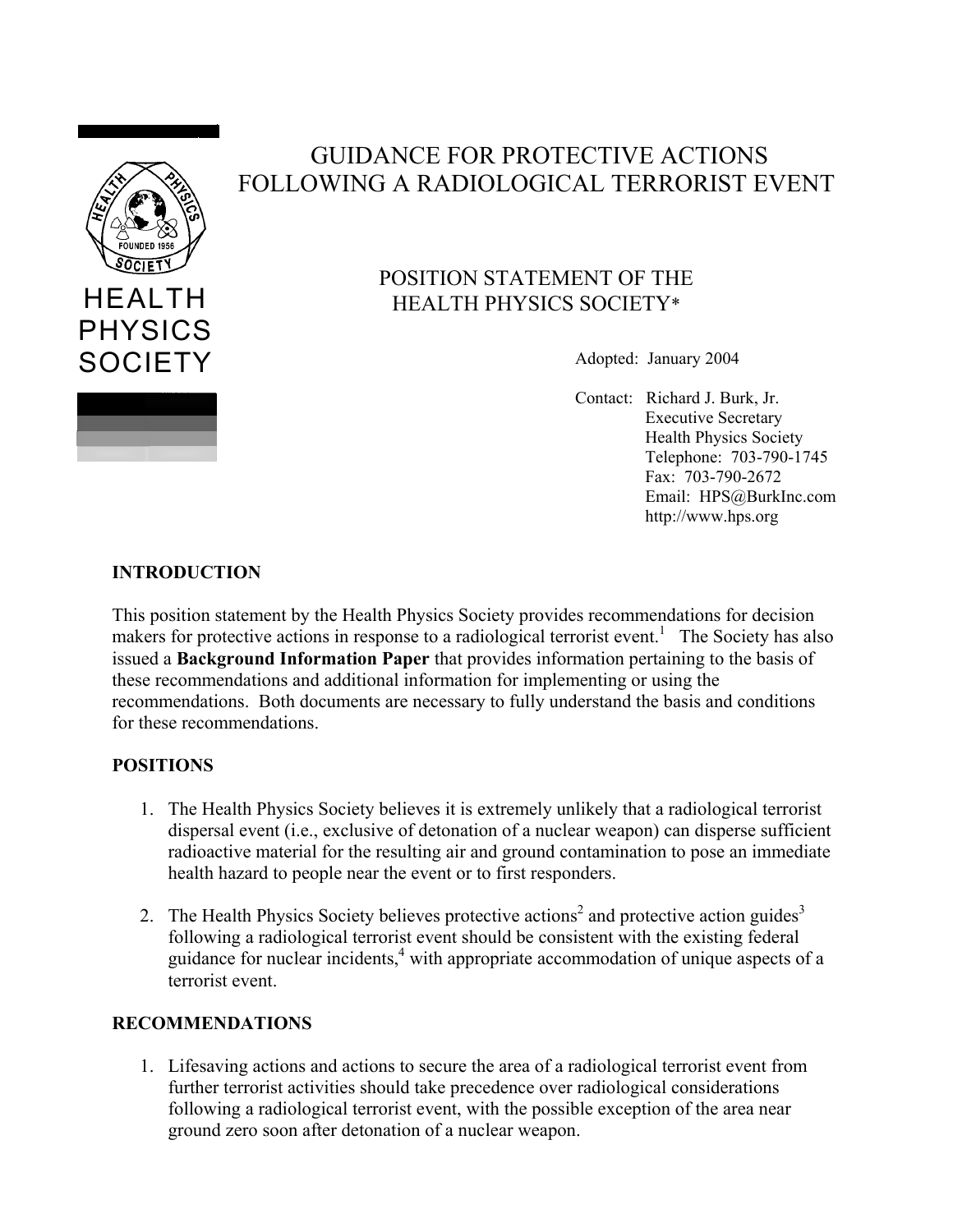- 2. During the *"early phase"*5 (Note: It is unlikely that this phase will be applicable to a localized dispersal event like a "dirty bomb." $\delta$ ):
	- a. Sheltering will normally be the preferred protective action until an orderly evacuation of the contaminated area can be made. Monitoring for contamination and applying decontaminating techniques should be performed prior to releasing people.
	- b. Sheltering should be directed if the projected effective dose<sup>7</sup> (see Recommendation 5) is, or has the potential to be, greater than 10 mSv (1 rem).  $8$
	- c. Sheltering need not be implemented if the projected effective dose is less than 1 mSv (100 mrem).
	- d. Evacuation of most population groups should be directed if it is more protective than sheltering, but not if the projected dose is less than 50 mSv (5 rem), with the following exception:

For special groups for which evacuation puts them or the public at a greater risk (e.g., persons on medical life support, institutionalized criminals, etc.), evacuation should not be directed if the projected effective dose is less than 100 mSv (10 rem).

- 3. During the *"intermediate phase"*<sup>9</sup> :
	- a. Decontamination and other dose-reduction techniques should be directed if the projected annual effective dose exceeds 5 mSv (500 mrem) for any year following the first year.
	- b. Relocation of residents and closing of businesses should be directed if the projected annual effective dose is 20 mSv (2 rem) or greater for the first year, taking into account the projected effectiveness of the decontamination and other dose-reduction techniques initiated under recommendation 3.a.
	- c. Control of human food and animal feeds should be in accordance with the Food and Drug Administration's "Accidental Radioactive Contamination of Human Food and Animal Feeds: Recommendations for State and Local Agencies" (US FDA 1998).
- 4. During the *"late phase (recovery)"*10:
	- a. When the projected annual effective dose is less than 5 mSv (500 mrem) but greater than 1 mSv (100 mrem), the decision to continue decontamination and other dose-reduction techniques should be based on the principle that doses should be as low as reasonably achievable, taking into account social and economic issues.
	- b. Decontamination and other dose-reduction techniques are generally not justified when the projected annual effective dose is less than 1 mSv (100 mrem).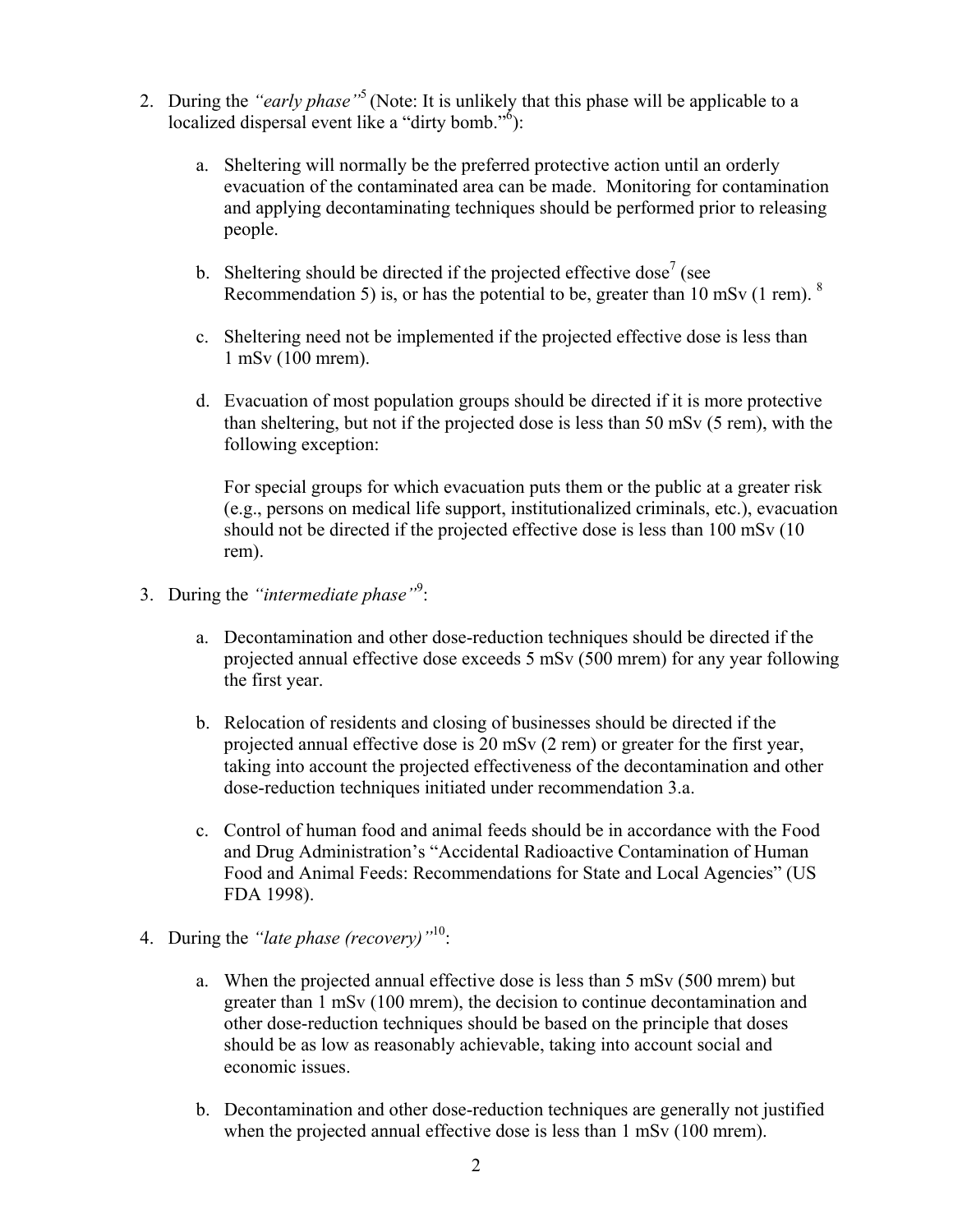- 5. Projected doses:
	- a. Projected doses for comparison to the *"early and intermediate phase"* protective action guides are for a maximally exposed individual and the calculation methods should be consistent with those currently existing in the Environmental Protection Agency's "Manual of Protective Action Guides and Protective Actions for Nuclear Incidents" (PAG Manual) (US EPA 1992) but should be based on the latest available dose conversion factors.
	- b. Projected doses for comparison to the *"late phase (recovery)"* protective action guides are for a reasonable maximally exposed individual and the calculation method should use dose-assessment computer programs or methodologies accepted by federal agencies using realistic exposure scenarios for the intended actual use of the radioactively contaminated areas.

#### REFERENCES

US Environmental Protection Agency. Manual of protective action guides and protective actions for nuclear incidents. Washington, DC: USEPA; EPA 400-R-92-001; May 1992.

US Food and Drug Administration. Accidental radioactive contamination of human food and animal feeds: Recommendations for state and local agencies. 13 August 1998. Available at: [http://www.fda.gov/cdrh.](http://www.fda.gov/cdrh. Accessed 16 January 2004) Accessed 16 January 2004.

### FOOTNOTES

- <sup>1</sup> For the purposes of this position statement a radiological terrorist event is defined as the intentional release of radioactive material to the environment or use of a source of radiation for the purpose of harming the health or safety of the public. It includes any type of device or method used to disperse radioactive material, including conventional explosive materials (i.e., a dirty bomb) and improvised nuclear weapons.
- <sup>2</sup> A protective action is defined as an intervention (which will usually disrupt normal living) that must be taken to protect the public during a nuclear incident when the source of exposure of the public is not under control.
- $3$  A protective action guide is defined as the projected dose to reference man, or other defined individual, from an unplanned release of radioactive material for which a specific protective action to reduce or avoid that dose is recommended.
- <sup>4</sup> A nuclear incident is defined as an event or a series of events, either deliberate or accidental, leading to the release, or potential release, into the environment of radioactive materials in sufficient quantity to warrant consideration of protective actions.
- $5$  The early phase (also referred to as the emergency phase) is the period at the beginning of a nuclear incident when immediate decisions for effective use of protective actions are required and must therefore be based primarily on the status of the incident and the prognosis for worsening conditions.